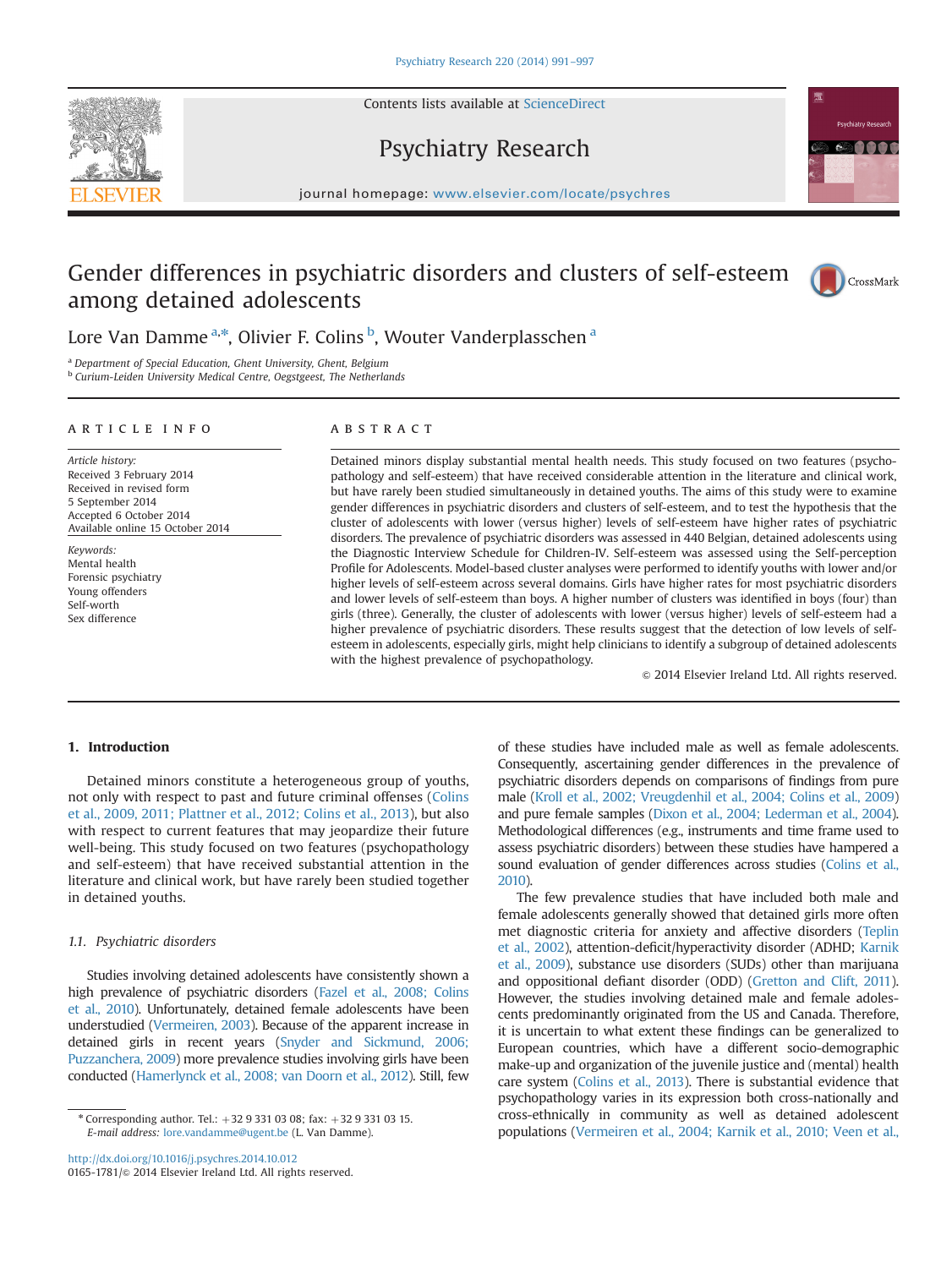2010; Richter et al., 2011). Because of differences in the ethnic composition of detained youth in Europe (e.g., where North-Africans represent an important group) compared to the U.S. (e.g., where Afro-Americans form a highly prevalent group), differences in the prevalence of psychiatric disorder are likely to occur (Colins et al., 2013). Also, in some U.S. communities, adolescents are arrested and temporarily detained if no appropriate mental health services to manage their behavior are available (Grisso, 2004). In contrast to the U.S., mental health services are more available in European countries such as the Netherlands (Vreugdenhil et al., 2004). Consequently, youths in the U.S. may receive mental health services for the first time while in detention. Because of differences in the organization of the juvenile justice and (mental) health care system, detained youth in the U.S. may display higher rates of mental health problems than their counterparts in European countries.

Only one European study has explored gender differences in the prevalence of psychiatric disorders in detained adolescents (Plattner et al., 2009). Girls had higher prevalence rates of anxiety disorders and substance dependence than boys, while no gender differences existed for affective disorders, ADHD, ODD, and conduct disorder (CD) (Plattner et al., 2009). Although this study showed that gender differences are also present in detained youths in a European country (i.e., Austria) (Plattner et al., 2009), the results must be interpreted in light of some limitations. First, only a relatively small number of detained girls ( $n=56$ ) were included, hampering the ability to draw firm conclusions. Second, the assessment was conducted with a diagnostic interview not commonly used in forensic samples (Colins et al., 2010). Further research is thus needed to determine whether their findings can be replicated when using widely used diagnostic interviews, such as the Diagnostic Interview Schedule for Children-IV (Shaffer et al., 2000).

#### 1.2. Self-esteem and psychiatric disorders

Self-esteem is an important construct that has received considerable attention in the study of mental health problems (Bolognini et al., 1996) and antisocial behavior (Donnellan et al., 2005). Detained girls constitute a challenging group of youths displaying severe antisocial behavior, as well as high levels of psychiatric disorders. Moreover, the legal involvement and detention itself can be perceived as a very stressful and pervasive situation that may negatively impact the youngsters' self-esteem and mental health (Adams et al., 2003; Barendregt et al., 2012). Surprisingly, the relationship between self-esteem and psychiatric disorders in detained adolescents has rarely been addressed (Matsuura et al., 2009). Whereas positive selfesteem is considered a basic feature of psychological well-being, low self-esteem is thought to play a critical role in the development of psychopathology (Mann et al., 2004). Consequently, adolescents with psychiatric disorders are expected to have lower self-esteem than adolescents without psychiatric disorders. Yet, this speculation is tentative for two reasons. First, the evidence to support this argument mainly arises from studies focusing on internalizing disorders (Orth et al., 2009). Indeed, studies on the relationship between selfesteem and externalizing disorders yielded mixed findings (Sandstrom and Jordan, 2008; Locke, 2009), while the few studies that have assessed both categories of disorders did not take into account their frequent co-occurrence (Marsh et al., 2004). Consequently, these results are difficult to integrate given the empirical evidence that many detained youths have both internalizing and externalizing disorders (Colins et al., 2009). Second, the relationship between self-esteem and psychiatric disorders may depend on the operationalization of self-esteem. An influential approach in the literature on self-esteem differentiates between self-evaluations representing one's sense of competence across particular domains and self-evaluations representing the global characteristics of an individual (Harter, 1999). From this multidimensional perspective, domain-specific self-evaluations affect global self-worth, depending on the subjective significance of each domain. This is particularly so in adolescence, where various domains of self-evaluation become increasingly differentiated (Harter, 2003). Although most previous studies have focused on global self-worth (Wills, 1994; Donnellan et al., 2005), some studies have focused on one or more domainspecific self-evaluations and showed that these dimensions are related differently to psychiatric disorders (DuBois and Silverthorn, 2004; Marsh et al., 2004). To better understand the relationship between self-esteem and psychopathology, a multidimensional approach to self-esteem seems important.

#### 1.3. Study aims

The first aim of this study was to examine gender differences in psychopathology. We hypothesized that the prevalence of psychiatric disorders is higher among girls, except for marijuana use disorder and CD. The second aim was to examine gender differences in selfesteem. We hypothesized that girls have lower levels of self-esteem, except for the domain of Behavioral Conduct (Birndorf et al., 2005; Moksnes et al., 2010). The third aim was to study the relationship between psychopathology and self-esteem, using a conceptual model [the multidimensional model of Harter (1999)] and statistical approach [model-based cluster analyses (MBC)] that takes into account that individuals can display a specific pattern of low and/ or high levels of global self-worth and self-evaluation across several domains. By using this person-centered and holistic approach, we attempted to identify distinct clusters of self-esteem. We expected to find at least one group that is generally low and one that is generally high in self-esteem. We also hypothesized that adolescents with lower self-esteem have higher rates of psychiatric disorders than adolescents with higher levels of self-esteem.

#### 2. Methods

#### 2.1. Participants

Between 2005 and 2007 (i.e., boys) and 2008 and 2011 (i.e., girls), 304 boys and 240 girls from the single-sex Youth Detention Centers (YDCs) in Flanders, Belgium were recruited in two consecutive studies. Placement in YDCs is only possible following referral by the juvenile judge because of an offense or a problematic educational situation, and is considered to be the harshest measure a juvenile judge can impose. Of the 544 recruited adolescents, 48 could not be assessed due to practical circumstances (e.g., daily activities) and 56 adolescents declined to participate, resulting in a participation rate of 80.9% ( $n=440$ ). A detailed description of both samples has been published previously (Colins et al., 2008; Colins et al., 2009; Colins et al., 2014).

Boys were included if the following criteria were met: (i) placed in the YDC for at least 1 month; (ii) sufficient knowledge of Dutch; and (iii) of Belgian or Moroccan origin. Girls were included if they met the first two criteria. Given the low number of detained girls in Flanders, we included girls from all origins. Yet, regarding the non-Belgian group, girls of Moroccan origin ( $n=16$ ) did not differ significantly from girls of another foreign origin  $(n=31)$  in self-esteem and psychopathology (details available upon request from the first author).

The sample consisted of 44.3% girls and 55.7% boys, ranging in age from 12 to 17 years ( $M=15.88$ ; S.D. $=1.06$ ). One-fourth of the participants was of non-Belgian origin and 41.6% had been detained in the past. Males had been detained more often in the past [50.6% versus 30.3%,  $\chi^2 = 18.52(1)$ , p < 0.001], and were older [M = 15.98; S.D. = 1.09 versus  $M = 15.76$ ; S.D. = 1.01,  $t = 2.22(438)$ ,  $p = 0.027$ ].

#### 2.2. Procedure

This study was approved by the Institutional Review Board of the Faculty of Psychology and Educational Sciences of Ghent University. Because screening of emotional problems is a mandatory task in YDCs, the requirement for parental consent was waived. Participants were approached and assessed following a standardized protocol. Detainees meeting the inclusion criteria were approached individually and given oral and written information about the aims, content, and duration of the study. They were assured that their information would be treated confidentially and that refusal to participate would not affect their judicial status or stay in the YDC. The adolescents could consult an adult about participation and written informed consent